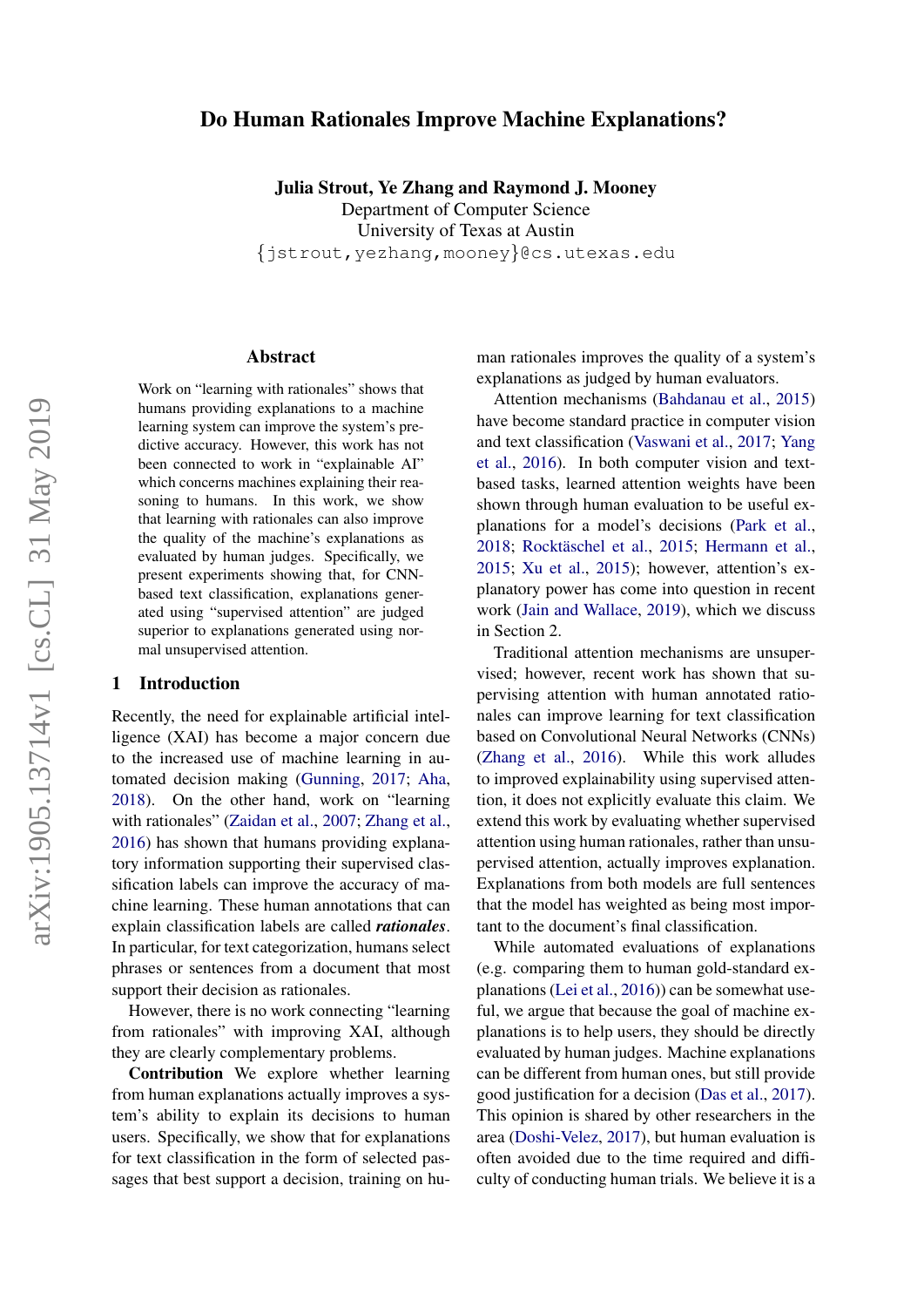necessary element of explainability research, and in this work, we compare the explanations from the two models through human evaluation on Mechanical Turk and find that the model trained with human rationales is judged to generate explanations that better support its decisions.

# 2 Related Work

There is a growing body of research on explainable AI [\(Koh and Liang,](#page-4-8) [2017;](#page-4-8) [Ribeiro et al.,](#page-5-7) [2016;](#page-5-7) [Li et al.,](#page-4-9) [2016;](#page-4-9) [Hendricks et al.,](#page-4-10) [2018\)](#page-4-10), but it is not connected to work on learning with human rationales, which we review below.

As discussed above, [Zhang et al.](#page-5-1) [\(2016\)](#page-5-1) demonstrate increased predictive accuracy of CNN models augmented with human rationales. Here, we first reproduce their predictive results, and then focus on extracting and evaluating explanations from the models. [Lei et al.](#page-4-5) [\(2016\)](#page-4-5) present a model that extracts rationales for predictions without training on rationales. They compare their extracted rationales to human gold-standard ones through automated evaluations, i.e., precision and recall. [Bao et al.](#page-4-11) [\(2018\)](#page-4-11) extend this work by learning a mapping from the human rationales to continuous attention. They transfer this mapping to low resource target domains as an auxiliary training signal to improve classification accuracy in the target domain. They compare their learned attention with human rationales by calculating their cosine distance to the 'oracle' attention.

None of the above related work asks human users to evaluate the generated explanations. However, [Nguyen](#page-5-8) [\(2018\)](#page-5-8) does compare human and automatic evaluations of explanations. That work finds that human evaluation is moderately, but statistically significantly, correlated with the automatic metrics. However, it does not evaluate any explanations based on attention, nor do the explanations make use of any extra human supervision.

As mentioned above, there has also been some recent criticism of using attention as explanation [\(Jain and Wallace,](#page-4-4) [2019\)](#page-4-4), due to a lack of correlation between the attention weights and gradient based methods which are more "faithful" to the model's reasoning. However, attention weights offer some insight into at least one point of internal representation in the model, and they also impact the training of the later features. Our contribution is to measure how useful these attention based explanations are to humans in understanding a model's decision as compared to a different model architecture that explicitly learns to predict which sentences make good explanations.

In this work, we have human judges evaluate both attention based machine explanations and machine explanations trained from human rationales, thus connecting learning from human explanations and machine explanations to humans.

# 3 Models and Dataset

### 3.1 Models

We replicate the work of [Zhang et al.](#page-5-1) [\(2016\)](#page-5-1) and use a CNN as our underlying baseline model for document classification. To model a document, each sentence is encoded as a sentence vector using a CNN, and then the document vector is formed by summing over the sentence vectors. We use two variations of this baseline model, a rationale-augmented CNN (*RA-CNN*) and an attention based CNN (*AT-CNN*) [\(Yang et al.,](#page-5-3) [2016\)](#page-5-3). RA-CNN is trained on both the document label and the rationale labels. In this model, the document vector is a weighted sum of the composite sentence vectors, where the weight is the probability of the sentence being a rationale. In AT-CNN, the document vector is still a weighted sum of sentence CNN vectors, but the weight is not learned from rationales. Rather, a trainable context vector is introduced from scratch. We calculate the interaction between this context vector and each sentence vector to induce attention weights over the sentences. The only difference between RA-CNN and AT-CNN is that RA-CNN relies on the human annotated rationales to learn the sentence weight at training time, while AT-CNN learns the sentence weight without utilizing any human rationales. For the details of these two models and training see [Zhang et al.](#page-5-1) [\(2016\)](#page-5-1).

#### 3.2 Explanations

At test time, each model can provide explanations for its classification decision by either choosing the sentences with the largest probability of being a rationale in RA-CNN or the sentences with the largest attention weights in AT-CNN. By comparing the quality of explanations output by the two models at test time, we can judge whether capitalizing on human explanations at training time can improve the machine explanations at test time.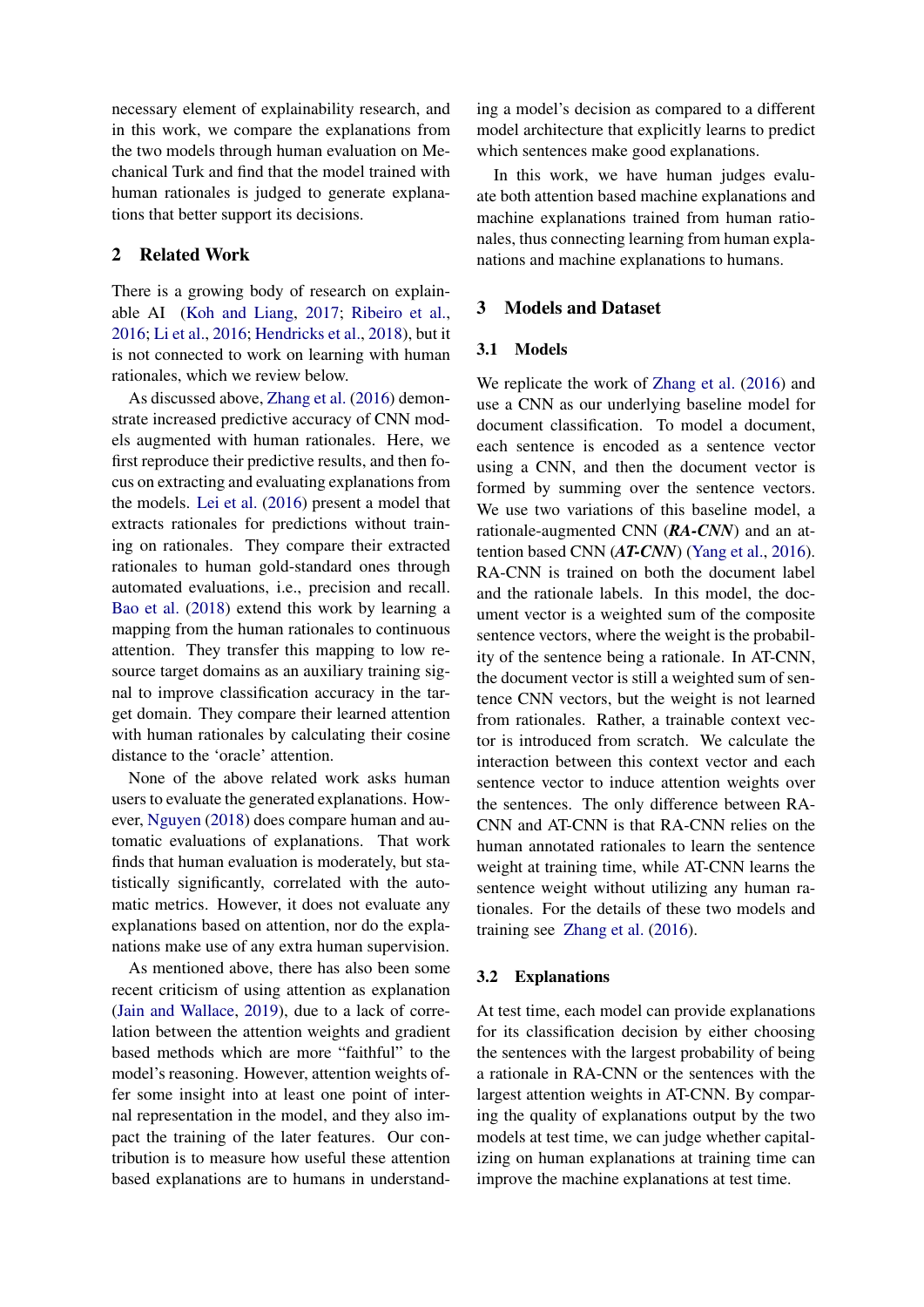#### 3.3 Dataset

We evaluate the explanations for both models on the movie review dataset from [Zaidan et al.](#page-5-0) [\(2007\)](#page-5-0). It contains 1,000 positive reviews and 1,000 negative reviews where 900 of each are annotated with human rationales. Each review is a document consisting of 32 sentences on average, and each annotated document contains about 8 rationale sentences. We use the 1,800 annotated documents as the training set, and the remaining 200 documents without extra annotation as test. The human rationales are used as supervision in RA-CNN but not in AT-CNN.

## 3.4 Classification Accuracy

The classification accuracy of each model on the test set is summarized in Table [1.](#page-2-0) Since there is variance across multiple trials, we pick the best performing model across several trials for human evaluation of the explanations.

Table [1](#page-2-0) reproduces [Zhang et al.](#page-5-1) [\(2016\)](#page-5-1)'s finding that providing human explanations to machines at training time (RA-CNN) improves predictive accuracy compared to learning explanations without human annotations (AT-CNN). Our results differ slightly from theirs in that our AT-CNN also outperforms the baseline Doc-CNN. We attribute this difference to possible slight variations in our implementation of AT-CNN.

Note there are other works on learning attention that could potentially increase the prediction accuracy [\(Lin et al.,](#page-4-12) [2017;](#page-4-12) [Devlin et al.,](#page-4-13) [2018\)](#page-4-13), but none of them are directly comparable to RA-CNN. We introduced the smallest difference (whether the sentence vector is trained using the rationale label) between AT-CNN and RA-CNN to make a fair comparison between their generated explanations.

The focus of this work is on evaluating explanations rather than predictive accuracy, so we turn our attention to the question: Does humans explaining themselves to machines improve machines explaining themselves to humans? We will explore this in the next section.

#### 4 Explanation Evaluation Methods

We use Amazon Mechanical Turk (AMT) to evaluate the explanations from both AT-CNN and RA-CNN.

<span id="page-2-0"></span>

| Doc-CNN | AT-CNN | RA-CNN    |
|---------|--------|-----------|
| 86.00%  | 88.50% | $90.00\%$ |

Table 1: Classification accuracy for movie reviews.

## 4.1 HIT Design

Our Human Intelligence Task (HIT) shows a worker two copies of a test document along with the document's classification. Each copy of the document has a subset of sentences highlighted as explanations for the final classification. This subset is chosen as the 3 sentences with the largest weights from either AT-CNN's attention weights or RA-CNN's supervised weighting. We also evaluated a baseline model that selects 3 sentences at random. Given two randomly ordered documents, a worker must choose which document's highlighted sentences best support the overall classification. If the worker determines that both are equally supportive (or not supportive), then they can select 'equal'. We only show workers documents that were correctly classified by both models. This resulted in 166 documents from the 200 in the test set. An example from one HIT is in Appendix A.

#### 4.2 Quality Control

In an effort to receive quality results from the crowd, we employ two strategies from crowdsourcing research: gold standard questions and majority voting [\(Hsueh et al.,](#page-4-14) [2009;](#page-4-14) [Eickhoff and](#page-4-15) [de Vries,](#page-4-15) [2013\)](#page-4-15). Gold standard questions are designed to weed out unreliable workers who either do not understand the goal of the task or are poor workers. If a worker gets the gold standard question wrong, then we assume that their other responses are untrustworthy and do not use them.

We also employ majority voting, which requires that at least two workers who pass the gold standard question agree on an answer. For greater than 90% of the test documents, a majority vote was found after having three workers perform the task. Less than 10% of the test documents required a fourth worker who passed the gold question to break a tie. We also chose to require the 'Master' qualification that AMT uses to designate the best workers on the platform.

# 5 Explanation Evaluation Results

Table [3](#page-3-0) contains the results for comparing the top 3 explanations from AT-CNN to the top 3 explanations from RA-CNN for the 166 test documents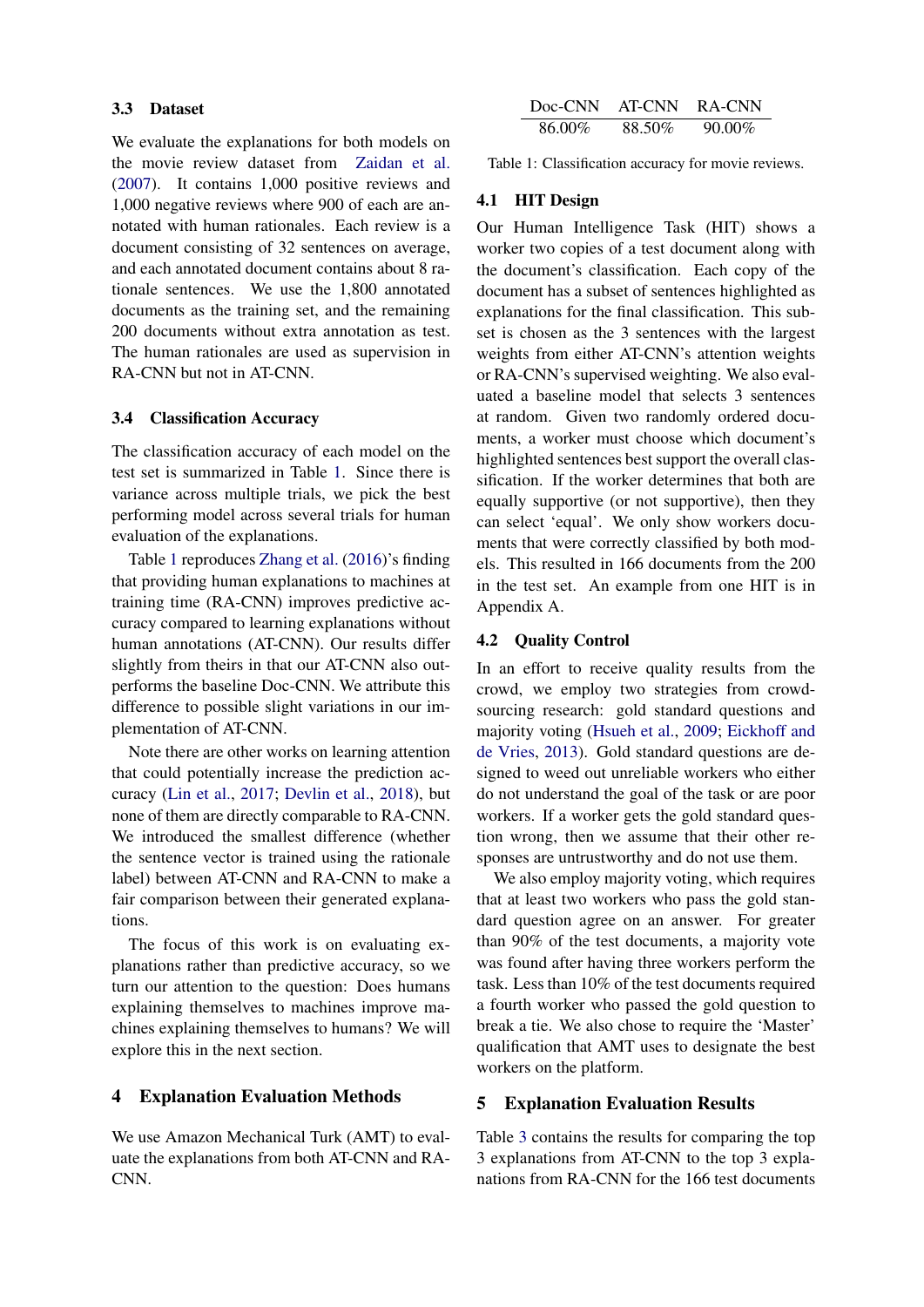<span id="page-3-2"></span>

| Label | Rank | <b>AT-CNN</b>                                                                                                                                                                                                                                                                      | <b>RA-CNN</b>                                                                                                                |
|-------|------|------------------------------------------------------------------------------------------------------------------------------------------------------------------------------------------------------------------------------------------------------------------------------------|------------------------------------------------------------------------------------------------------------------------------|
|       | 1    | archer is also bound by the limits of new york soci-<br>ety, which is as intrusive as any other in the world.                                                                                                                                                                      | the performances are absolutely breathtaking.                                                                                |
| Pos   | 2    | the marriage is one which will unite two very pres-<br>tigious families, in a society where nothing is more<br>important than the opinions of others.                                                                                                                              | there are a few deft touches of filmmaking that are<br>simply outstanding, and joanne woodward' narra-<br>tion is exquisite. |
|       | 3    | the supporting cast is also wonderful, with several<br>characters so singular that they are indelible in one's<br>memory.                                                                                                                                                          | the supporting cast is also wonderful, with several<br>characters so singular that they are indelible in one's<br>memory.    |
|       | 1    | soon the three guys are dealing dope to raise funds<br>, while avoiding the cops and rival dealer sampson<br>simpson (clarence williams iii).                                                                                                                                      | it's just that the comic setups are obvious and the<br>payoffs nearly all fall flat.                                         |
| Neg   | 2    | only williams stands out (while still performing on<br>the level of his humor-free comedy rocket man),<br>but that is because he's imprisoned throughout most<br>of the film, giving a much needed change of pace<br>(but mostly swapping one set of obvious gags for<br>another). | watching the film clean and sober, you are bound<br>to recognize how truly awful it is.                                      |
|       | 3    | watching the film clean and sober, you are bound<br>to recognize how truly awful it is.                                                                                                                                                                                            | the film would have been better off by sticking with<br>the "rebel" tone it so eagerly tries to claim.                       |

<span id="page-3-0"></span>Table 2: Top 3 explanations from both models for both a positive and negative correctly classified test document.

| RA-CNN  | ∣ AT-CNN | Equal       |
|---------|----------|-------------|
| 43.47\% | 20.48%   | $1.36.14\%$ |

Table 3: AMT results comparing explanations from RA-CNN to AT-CNN. Workers were asked to choose which document's highlighted sentences were a better explanation for the final classification.

<span id="page-3-1"></span>

| AT-CNN | Random | Equal      |
|--------|--------|------------|
| 57.23% | 15.66% | $127.12\%$ |

Table 4: AMT results comparing AT-CNN to the random baseline.

where the models each correctly classified the document. The statistics presented are the percentage of times reliable workers agreed that one model's explanations better supported the document's classification or were equal.

Overall, it is clear that RA-CNN is providing better explanations for the plurality of test documents (43.47%). The explanations are considered equal 36.14% of the time, and the remaining 20.48% of the documents were better explained by AT-CNN.

After seeing these results, we decided to run another baseline test to ensure that AT-CNN explanations are reasonable and can at least beat a weak baseline. The results from comparing AT-CNN explanations to randomly sampled sentences from the test document are in Table [4.](#page-3-1) From these results we can see that AT-CNN is beating the random baseline the majority of the time, demonstrating that attention, even without human supervision, can provide helpful explanations for a model's decision.

To further understand the differences between the explanations from AT-CNN and RA-CNN, we calculated statistics to find the amount of overlap in the top three explanatory sentences from each model. In 33.5% of the test documents, the models share no explanation sentences, in 43.1% they share one explanation sentence, in 22.2% they share two explanation sentences, and they share all three in 1.2%. When considering just the most highly weighted sentence, or top explanation, the models agree 18.6 % of the time. So while it is relatively rare for the models to produce the same top explanatory sentence, we chose to show humans three explanatory sentences per test document to provide insight even in those matching cases.

Table [2](#page-3-2) contains the top 3 explanations from each model for two test documents. In both examples, AT-CNN extracts sentences that are more plot related and give less insight into the reviewer's opinion as compared to RA-CNN. These sentences are generally less helpful for understanding the classification of the movie review. In the second example, both models have identified a good explanatory sentence: "watching the film clean and sober, you are bound to recognize how truly awful it is." However, AT-CNN ranks it as less important than two sentences that primarily describe the plot of the film while RA-CNN only ranks another, equally explanatory sentence as more important.

An interesting future avenue for evaluation is to compare explanations from when the models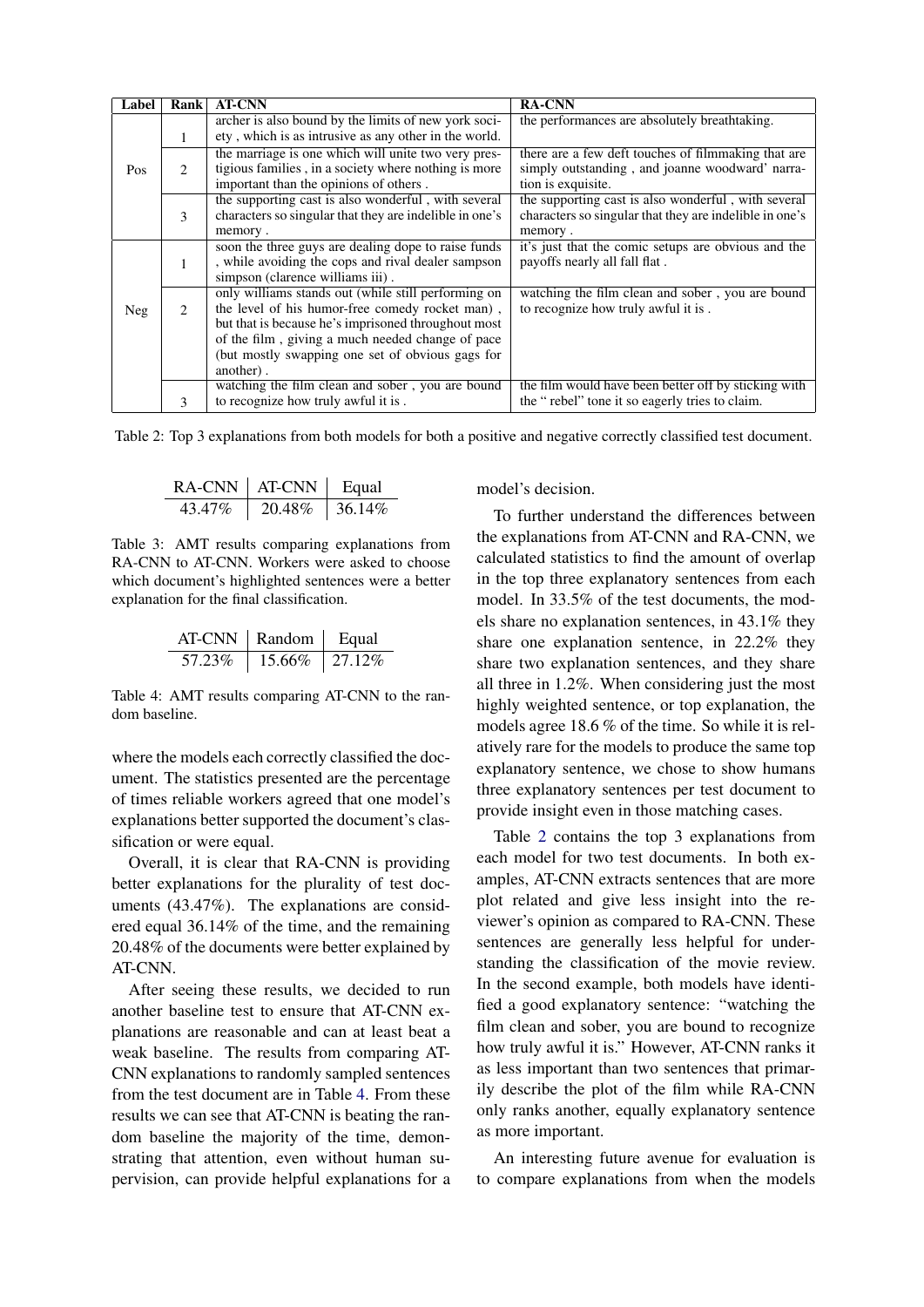make incorrect predictions. We found a trend in the explanations for test documents that both models misclassified where RA-CNN produced explanations that supported the misclassification while AT-CNN produced more explanations that supported the correct classification, despite the model's decision. While this analysis is too small scale to be conclusive, this raises the question for future work: Do we want our explanation systems to offer the best support for the chosen decision or would it be more beneficial if they provide an explanation that brings the decision into question?

# 6 Conclusion

This paper has demonstrated that training with human rationales improves explanations for a model's classification decisions as evaluated by human judges. We show that while an unsupervised attention based model does provide some valuable explanations, as proven in the experiments comparing to a random baseline, a supervised attention model that trains on human rationales outperforms those results.

#### Acknowledgements

This research was supported by the DARPA XAI program through a grant from AFRL. The views and conclusions contained herein are those of the authors and should not be interpreted as necessarily representing the official policies or endorsements, either expressed or implied, of the U.S. Government.

## References

- <span id="page-4-1"></span>David Aha, editor. 2018. *Proceedings of the IJCAI Workshop on Explainable Artificial Intelligence*. Melbourne, Australia.
- <span id="page-4-2"></span>Dzmitry Bahdanau, Kyunghyun Cho, and Yoshua Bengio. 2015. Neural machine translation by jointly learning to align and translate. *International Conference on Learning Representations*.
- <span id="page-4-11"></span>Yujia Bao, Shiyu Chang, Mo Yu, and Regina Barzilay. 2018. Deriving machine attention from human rationales. In *Conference on Empirical Methods in Natural Language Processing*.
- <span id="page-4-6"></span>Abhishek Das, Harsh Agrawal, Larry Zitnick, Devi Parikh, and Dhruv Batra. 2017. Human attention in visual question answering: Do humans and deep networks look at the same regions? *Computer Vision and Image Understanding*, 163:90–100.
- <span id="page-4-13"></span>Jacob Devlin, Ming-Wei Chang, Kenton Lee, and Kristina Toutanova. 2018. Bert: Pre-training of deep bidirectional transformers for language understanding. *arXiv preprint arXiv:1810.04805*.
- <span id="page-4-7"></span>Been Doshi-Velez, Finale; Kim. 2017. Towards a rigorous science of interpretable machine learning. In *Spring Series on Challenges in Machine Learning: "Explainable and Interpretable Models in Computer Vision and Machine Learning"*.
- <span id="page-4-15"></span>Carsten Eickhoff and Arjen P de Vries. 2013. Increasing cheat robustness of crowdsourcing tasks. *Information retrieval*, 16(2):121–137.
- <span id="page-4-0"></span>David Gunning. 2017. Explainable artificial intelligence (XAI). *Defense Advanced Research Projects Agency (DARPA)*.
- <span id="page-4-10"></span>Lisa Anne Hendricks, Ronghang Hu, Trevor Darrell, and Zeynep Akata. 2018. Grounding visual explanations. In *European Conference of Computer Vision (ECCV)*.
- <span id="page-4-3"></span>Karl Moritz Hermann, Tomas Kocisky, Edward Grefenstette, Lasse Espeholt, Will Kay, Mustafa Suleyman, and Phil Blunsom. 2015. Teaching machines to read and comprehend. In *Advances in Neural Information Processing Systems*, pages 1693– 1701.
- <span id="page-4-14"></span>Pei-Yun Hsueh, Prem Melville, and Vikas Sindhwani. 2009. Data quality from crowdsourcing: A study of annotation selection criteria. In *Proceedings of the NAACL HLT 2009 Workshop on Active Learning for Natural Language Processing*, HLT '09, pages 27– 35, Stroudsburg, PA, USA. Association for Computational Linguistics.
- <span id="page-4-4"></span>Sarthak Jain and Byron C. Wallace. 2019. Attention is not explanation. In *Proceedings of the 2019 North American Chapter of the Association for Computational Linguistics (NAACL)*.
- <span id="page-4-8"></span>Pang Wei Koh and Percy Liang. 2017. Understanding black-box predictions via influence functions. In *34th International Conference on Machine Learning*.
- <span id="page-4-5"></span>Tao Lei, Regina Barzilay, and Tommi Jaakkola. 2016. Rationalizing neural predictions. In *Conference on Empirical Methods in Natural Language Processing*.
- <span id="page-4-9"></span>Jiwei Li, Xinlei Chen, Eduard Hovy, and Dan Jurafsky. 2016. Visualizing and understanding neural models in NLP. In *Proceedings of NAACL-HLT*, pages 681– 691.
- <span id="page-4-12"></span>Zhouhan Lin, Minwei Feng, Cicero Nogueira dos Santos, Mo Yu, Bing Xiang, Bowen Zhou, and Yoshua Bengio. 2017. A structured self-attentive sentence embedding. In *International Conference on Learning Representations*.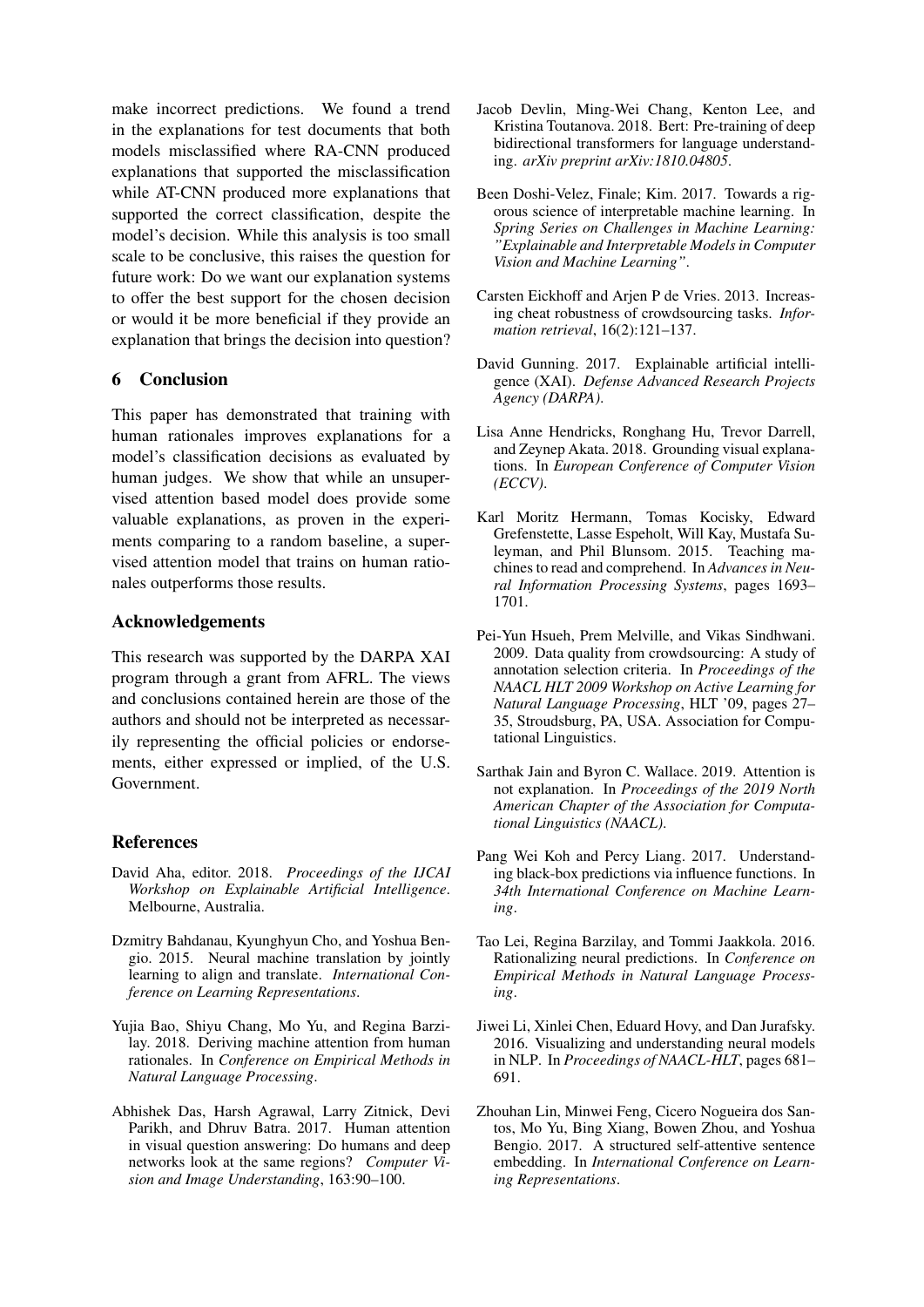- <span id="page-5-8"></span>Dong Nguyen. 2018. Comparing automatic and human evaluation of local explanations for text classification. In *Proceedings of the 2018 Conference of the North American Chapter of the Association for Computational Linguistics: Human Language Technologies, Volume 1 (Long Papers)*, pages 1069– 1078.
- <span id="page-5-4"></span>Dong Huk Park, Lisa Anne Hendricks, Zeynep Akata, Anna Rohrbach, Bernt Schiele, Trevor Darrell, and Marcus Rohrbach. 2018. Multimodal explanations: Justifying decisions and pointing to the evidence. In *31st IEEE Conference on Computer Vision and Pattern Recognition*.
- <span id="page-5-7"></span>Marco Tulio Ribeiro, Sameer Singh, and Carlos Guestrin. 2016. Why should i trust you?: Explaining the predictions of any classifier. In *Proceedings of the 22nd ACM SIGKDD international conference on knowledge discovery and data mining*, pages 1135–1144. ACM.
- <span id="page-5-5"></span>Tim Rocktäschel, Edward Grefenstette, Karl Moritz Hermann, Tomáš Kočiskỳ, and Phil Blunsom. 2015. Reasoning about entailment with neural attention. *arXiv preprint arXiv:1509.06664*.
- <span id="page-5-2"></span>Ashish Vaswani, Noam Shazeer, Niki Parmar, Jakob Uszkoreit, Llion Jones, Aidan N Gomez, Łukasz Kaiser, and Illia Polosukhin. 2017. Attention is all you need. In *Advances in Neural Information Processing Systems*, pages 5998–6008.
- <span id="page-5-6"></span>Kelvin Xu, Jimmy Ba, Ryan Kiros, Kyunghyun Cho, Aaron Courville, Ruslan Salakhudinov, Rich Zemel, and Yoshua Bengio. 2015. Show, attend and tell: Neural image caption generation with visual attention. In *International conference on machine learning*, pages 2048–2057.
- <span id="page-5-3"></span>Zichao Yang, Diyi Yang, Chris Dyer, Xiaodong He, Alex Smola, and Eduard Hovy. 2016. Hierarchical attention networks for document classification. In *Proceedings of the 2016 Conference of the North American Chapter of the Association for Computational Linguistics: Human Language Technologies*, pages 1480–1489.
- <span id="page-5-0"></span>Omar Zaidan, Jason Eisner, and Christine Piatko. 2007. Using annotator rationales to improve machine learning for text categorization. In *Human Language Technologies 2007: The Conference of the North American Chapter of the Association for Computational Linguistics; Proceedings of the Main Conference*, pages 260–267.
- <span id="page-5-1"></span>Ye Zhang, Iain Marshall, and Byron C Wallace. 2016. Rationale-augmented convolutional neural networks for text classification. In *Proceedings of the Conference on Empirical Methods in Natural Language Processing.*, volume 2016, page 795. NIH Public Access.